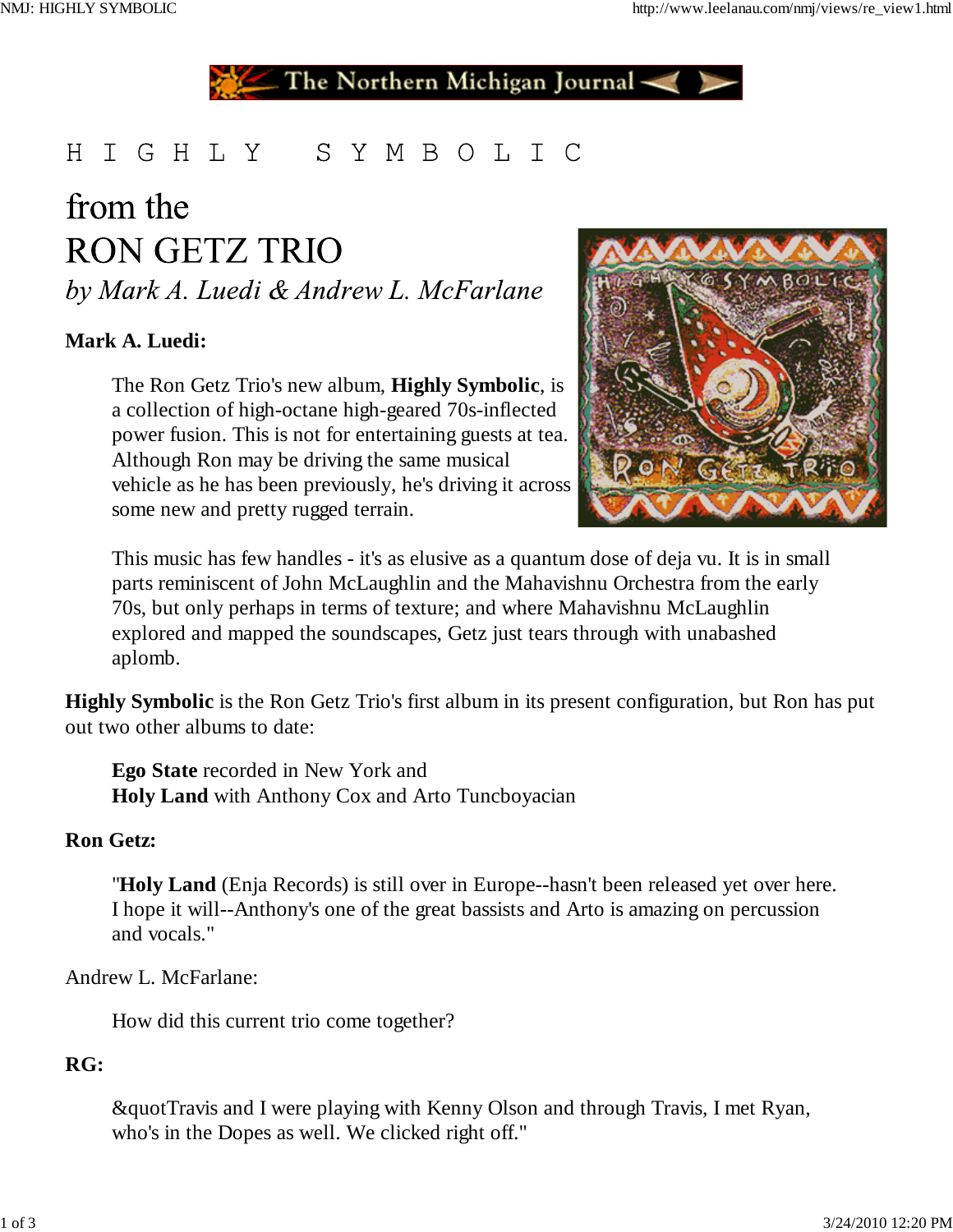#### **ALM:**

What about the recording process?

# **RG:**

&quotThe tunes are my compositions or Ryan's, but the arrangement of each is really everybody's. The recording was pretty smooth. We did most of it live in the studio--one take."

## **ALM:**

What kind of music would you choose to play?

#### **RG:**

&quotThis kind. If I could make a living at it, definitely my own. I'm playing a lot--sometimes jazz, sometimes blues, sometime this, sometimes all in the same day. With Travis and Ryan it's always groove oriented -- they've been playing together for years and bring a lot of energy to the rythm section. I don't even consider this album necessarily a jazz album--more of a high energy fusion rock, for lack of a better term."

## **MAL:**

Getz' guitar sizzles and soars, seethes and occasionally moans, alternately driving, falling back, running amuck on scales, easing through some momentary laid-back grooves. The supporting cast is superb: Ryan Truax on bass providing rich flavors which sometimes provide the only aural cohesion; Travis Harrett's snappy and ever-morphing drumming; and deftly lending a nice touch and additional depth are Paul White on keyboards and the horns of Jimmy Gallagher on trombone and Leo Dombecki on tenor.

#### **ALM:**

So where do you like to play?

# **RG:**

&quotMy favorite is Little Bo's, of all places, and Dillingers as well--the people are nice there. The CD release at the Dennos with Arthur Blythe on alto sax was great too. I'd like to play more alternative rock and thrash metal places."

#### **ALM:**

What about the disc's title?

#### **RG:**

&quotHighly Symbolic? I forget, really..."